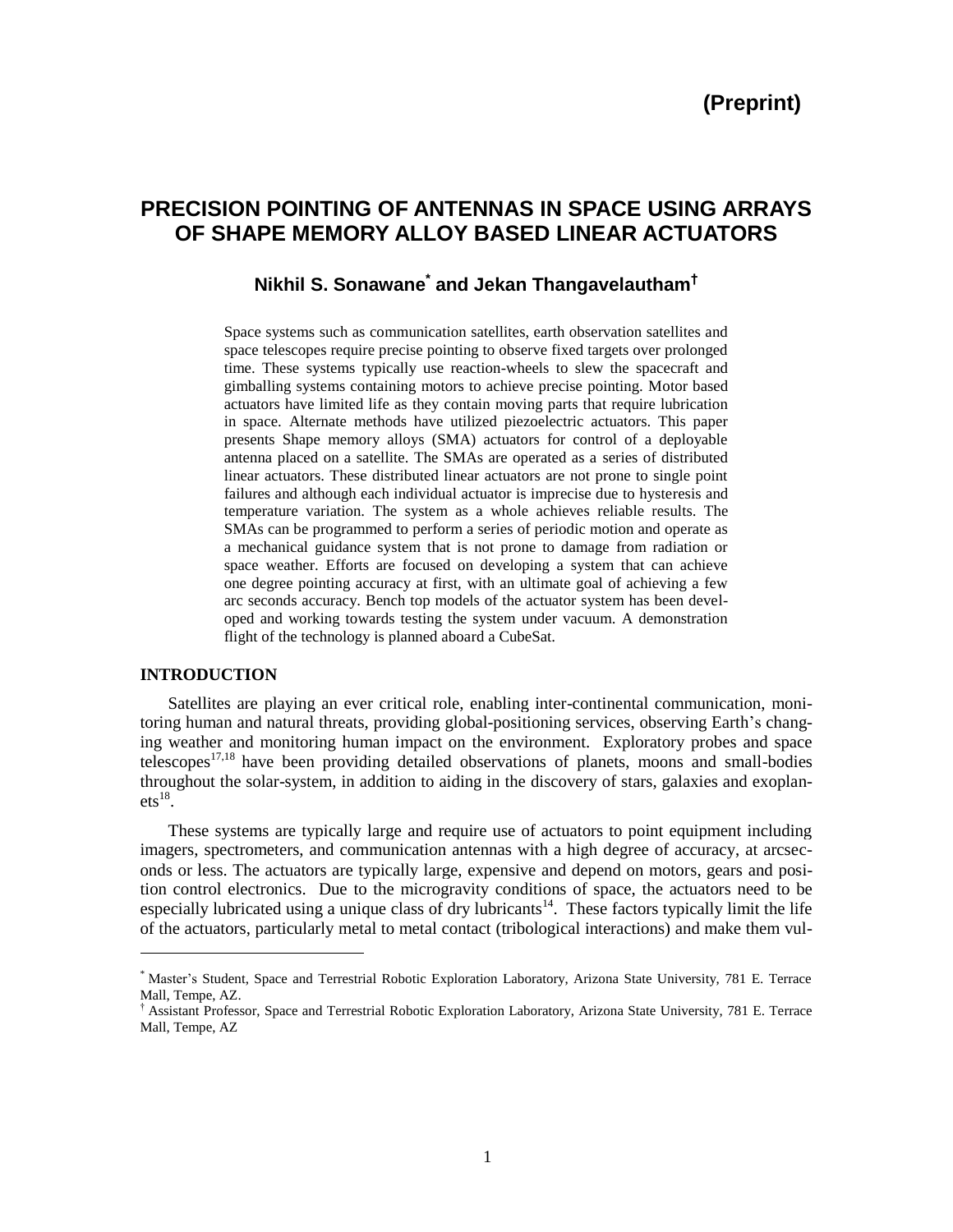nerable to degradation through extended use, radiation and space weather events. While advancements are being made, tribology remains a major research topic in space technology.



**Figure 1. Space probes and satellites may utilize solar panels, imagers, telescopes and communication antennas that require precise pointing.**

In this paper, we present Shape Memory Alloys (SMAs) as a replacement to conventional motors, servos and linear actuators for use on spacecrafts and space robots<sup>15</sup>. SMAs are typically metal alloys that transition from one phase to another due to relatively small changes in temperature. The alloy changes phase and thus can take on one or more structures. We exploit these natural physical phenomena to design linear actuators that expand and contract using heat. The advantage of SMAs is that the electronic required to control these systems need to only regulate temperature, and as a result, they are simple. Simple electronics can be well designed to better handle space-weather events and high radiation. These actuators also permit entirely new decentralized architectures, where one or more redundant actuators interact to perform precise positioning control<sup>16</sup>. Even if one or more actuators fail, the system works albeit with degraded performance. This is in contrast to conventional actuators such as motors and servos that may only have one or two levels of redundancy and with individual component failure, the result is catastrophic failure<sup>16</sup>.

Conventional linear actuators have been considered and they use motors and worm-gears that require dry lubricants<sup>14</sup>. These systems are complex and face many of the same challenges as conventional motors and servos. An alternative is electroactive polymers also known as Dielectric elastomer actuators  $(DEAs)^{13}$ . DEAs have been used as artificial muscle; however, in space they are prone to rapid degradation due to UV exposure. Hence the polymer membrane needs to be well shielded. Another class of actuators includes piezoelectric actuators that expand or contract due to an electrical current. Piezoelectric actuators have been proposed to actuate Asteria, an exoplanet observing  $CubeSat<sup>12</sup>$ . However piezoelectric actuators have limited expansion capacity and hence are best for high-precision positioning.

We have found that having reviewed many credible actuator technologies, Shape Memory Alloys are relatively simple and robust but are widely misunderstood. However, the challenge with SMAs is understanding their behavior. One particular challenge faced is the inherent stochasticity of shape memory alloys that results in 5-10 % variability in performance. Our work focuses on the design of an effective mechanism design and accompanying controls approach to overcome the challenge of inherent stochasticity.

In the following sections, we present related work on actuators and precision pointing for space, followed by presentation of SMAs. We then present experimental design to precisely point a communication antenna using shape memory alloys. We analyze the results of the experiments, followed by discussions, conclusion and future work.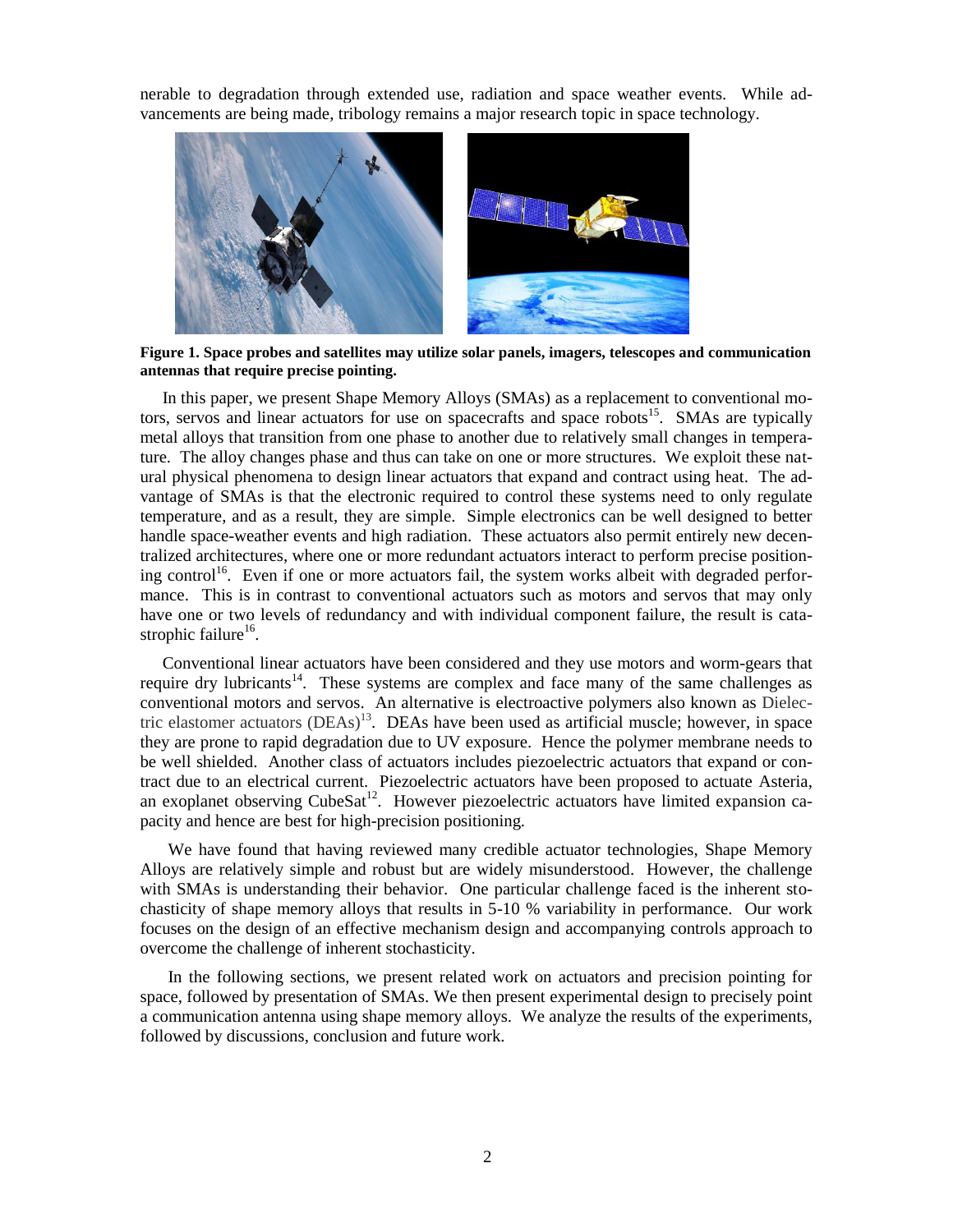#### **BACKGROUND**

Conventional space systems utilize gimbals to enable precise pointing of instruments and antennas. Two sets of orthogonal gimbals are used for the rotation against azimuth and elevation axes. One example is SSTL Antenna Pointing Mechanism  $(APM)^4$ , which has a step size  $\leq 0.024$ deg. The gimbal based APMs work using a stepper motor giving very precise and fine steps for rotation of a pointing device. There are, however, several drawbacks to these systems including slow response time, limitation on the motion range and also singularities in positioning due to system design. Thermal vacuum testing has shown that high-accuracy is difficult to achieve. Nonlinearities, build-errors, non-orthogonality effects and thermal expansion effects combine to reduce the accuracy of conventional gimbal systems.<sup>2</sup>

 Therefore, there is a need for an alternate, low-cost actuator to compete against the existing APM technology. In this work, we propose use of Shape Memory Alloys as linear actuators. SMAs have the tendency to return to its original memorized form when heated. In the 1990s, they were popularized as "smart metal" and used to make bendable eyeglass frames. SMA performs this "recall" due to phase transformation of the alloy molecular structure. Furthermore, corrective action can be done by "reprogramming" the shape memory alloy under high heat.<sup>5</sup>

SMAs are especially suited for small satellites and CubeSats when compared to other actuators because of the stringent mass and volume constraints. In addition, SMAs have some of the highest operating efficiency (work output) when compared to all the commercially used micro actuators<sup>6</sup>. SMAs have been designed for terrestrial use in linear-actuators, large force actuators, glass frames, couplings, rivets, clamps, vibration dampers, vascular stents used in heart surgery and as space qualified latching mechanisms<sup>7,8,9</sup>. However, there is yet to be space-qualified SMA for linear actuation and applications in precise pointing. Certain types of SMA that we present here in this paper have the technical potential to meet precise pointing requirements. However, these actuators are not persistent and require input heat or power to maintain precise positioning. Our work introduces a new mechanism that addresses the inherent limitations of SMAs to achieve precise pointing.

## **ACTUATOR DESIGN OVERVIEW**

 In this section, we present efforts to develop linear actuators using shape memory alloys. Factors to consider in designing the linear-actuator are high load bearing capability, low-cost, simple construction, reliable actuation and enabling one degree overall point accuracy or less. First, we analyze the deflection and load bearing behavior of SMAs when heated (Figure 2).



**Figure 2. Experimental setup for SMA wire characterization.**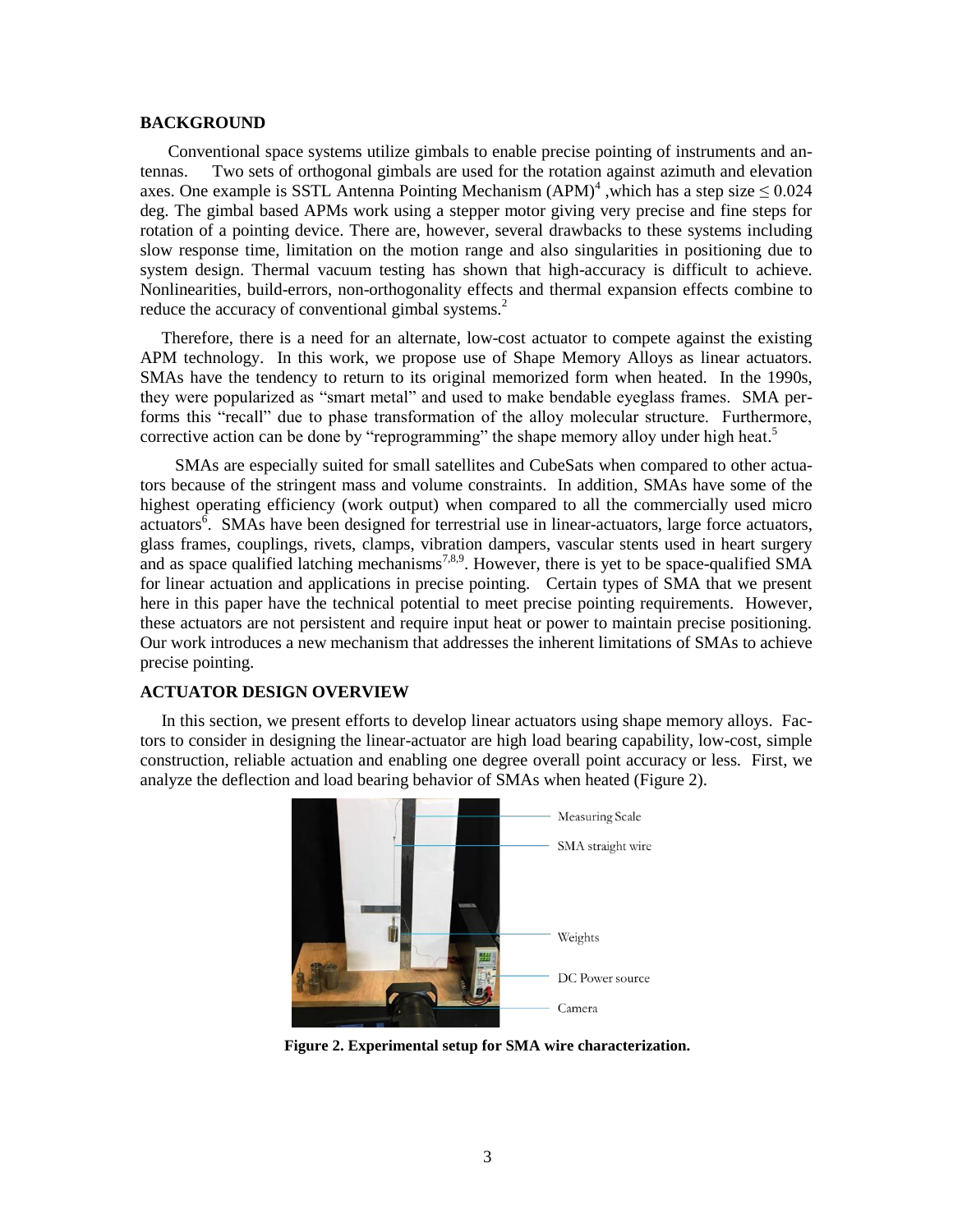These experiment results formed the basis of the initial design parameters to be considered for designing the mechanism.

## **Mechanism Selection**

SMA wires can handle large stresses, but give very small deflections. These SMA wires were found to only repeatably contract/expand 3-4%. This was consistent with previously obtained laboratory results<sup>10</sup>. To increase the effective stroke length, a simple lever mechanism<sup>11</sup> was chosen. The lever translates the high mechanical pull force into a large deflection. Furthermore, use of a lever allows flexibility in choosing stroke length, without modifying the SMA wire. After the lever has achieved a desired expansion, a latching mechanism is used to "lock" the expansion. Otherwise, heat will need to be constantly supplied to maintain the extended SMA wire length. The latching mechanism used is a Right Angle Pull Mechanism as shown in Figure 3. This mechanism was selected based on its reliability and wide use $^{11}$ .



**Figure 3. Right angle pull mechanism.**

## **System Design Parameters**

The major parameters considered while designing our actuation system is described below<sup>10</sup>:

*SMA Diameter* - The SMA selected was Nitinol®, with a wire diameter of 0.015 in for the linear actuator 0.002 in for the latching mechanism. The selected diameter determines the maximum break force, the cooling rate and minimum bending radius.

*Temperature* – The transition temperature, the temperature at which the wire starts contracting is  $90^{\circ}$ C

*Initial Shape Programming* – The initial shape programmed through heating determines the amount of strain a wire can withstand. For our experiments, we use a straight wire 20 cm in length that can withstand 3-4% contraction/expansion and sustain a million cycles.

*Stroke Length* – Each linear actuator needs to have a high enough pulling force and stroke length sufficient to achieve maximum tilt angle.

*Environmental Conditions* - The other materials in contact with the SMA wire act as a heat sink. The rate at which it is cool determines the overall cycle rate. In space, heat dissipation needs to be carefully considered, as convection cooling doesn't exist. Instead, heat needs to be dissipated via conduction using a cold sink.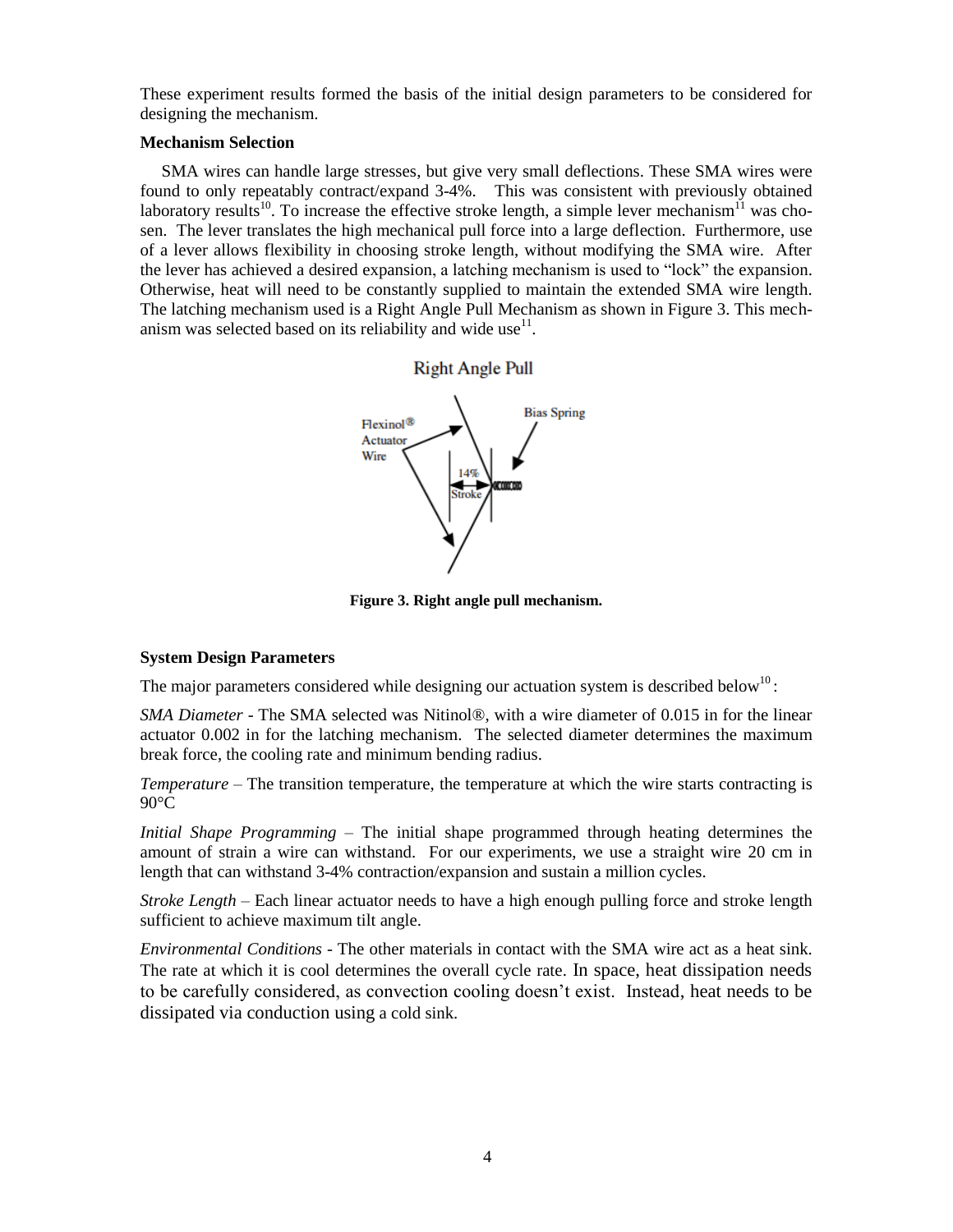*Stress/Strain Behavior* - The maximum strain imposed on the SMA is lowered to maximize reliability and repeatability. For 8% strain, SMA only last a few cycles, while for 5-8%, it will work for a thousand cycles and at 3-4% strain, it will operate for a million cycles.

*Bias Force* - The bias force is the force required to deform or extend a cooled SMA wire to bring it back into a 'detwinned martensite' (reset) state. For the chosen wire it is 8.1 N.

*Cycle Rate* – The cycle rate is the time required to heat the SMA wire, extend the linear actuator and lock in the extension. In our experiments, it takes 3 secs.

## **PROTOTYPE DESIGN**

Figure 4 shows a CAD model of the Actuator Pointing Mechanism (APM) utilizing three SMAbased linear actuators. Many linear actuators maybe added to increase redundancy and pointing precision. This prototype (excluding the parabolic antenna) is 43 cm in height and has a width of 36.5 cm.



**Figure 4. CAD model of the proposed actuator pointing mechanism using 3 linear actuators.**

For each linear actuator, the shorter end of the lever is attached to one end of the SMA wire, while the other end is fixed to the body. The SMAs have a natural tendency to contract on heating, which tends to pull the lever downwards and rotate about the fulcrum. As can be seen in the Figure 4, to convert this circular motion into linear motion, the longer end of the lever has a telescopic cylinder that only captures linear motion. The inner cylinder of the telescopic body has a pin joint with a vertical ratcheted arm having the ability to oscillate inside a slotted cylinder. The vertical ratcheted cylindrical column on the other end is attached to the parabolic dish antenna as shown.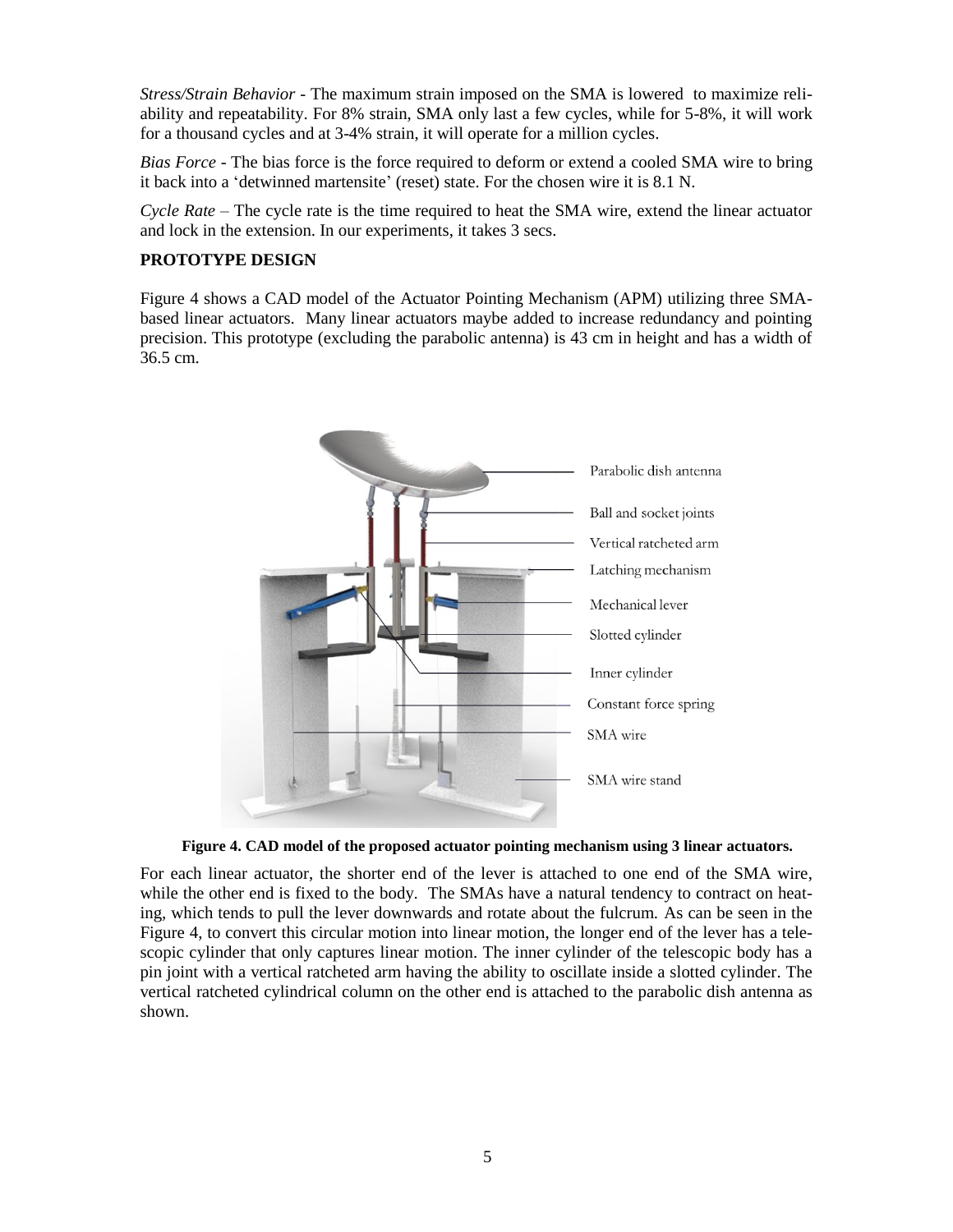Each linear-actuator contributes to tilt and yaw of the antenna. More actuators maybe added to increase redundancy and precision. Control of the antenna pointing angle is achieved by adjusting three control points. The elevation of these points is controlled using SMA actuated movement. The maximum angle of tilt was set at  $45^\circ$  according to which the stroke ratio required was 1:10 (Figure 5).



**Figure 5. Schematic and CAD model of the mechanical lever.**

Assuming the short and long lever arms to be of lengths *a* and *10a,* respectively, from Figure 5, applying basic trigonometry:

$$
\Delta d(x) = a \sin 45^\circ \tag{1}
$$

 Using an 8.1 N bias force, we get 0.7 cm deflection, which is 3.5 % of the total wire length of 20 cm. Furthermore, by similarity of triangles the deflection is magnified 10 times due to the lever ratio. With a maximum SMA deflection of  $0.7$  cm, the max angle that can be achieved is  $41^\circ$ . To attain 45° angular tilt for the antenna, the vertical actuators would have to be adjusted and placed further towards the periphery of the antenna. Figure 6 shows the system layout. Using trigonometry, the value of *y* is 7 cm. This is the distance between the virtual circles on the periphery of which, these actuator assemblies will be placed.



**Figure 6. Schematic and CAD of the 3 vertical arms.**

By trigonometry, z=8.1 cm as shown in Figure 6. Therefore, the system defined will have the ability to move  $\pm 41^{\circ}$  elevation with 360° azimuth angle by the simultaneous control of the 3 vertical actuators.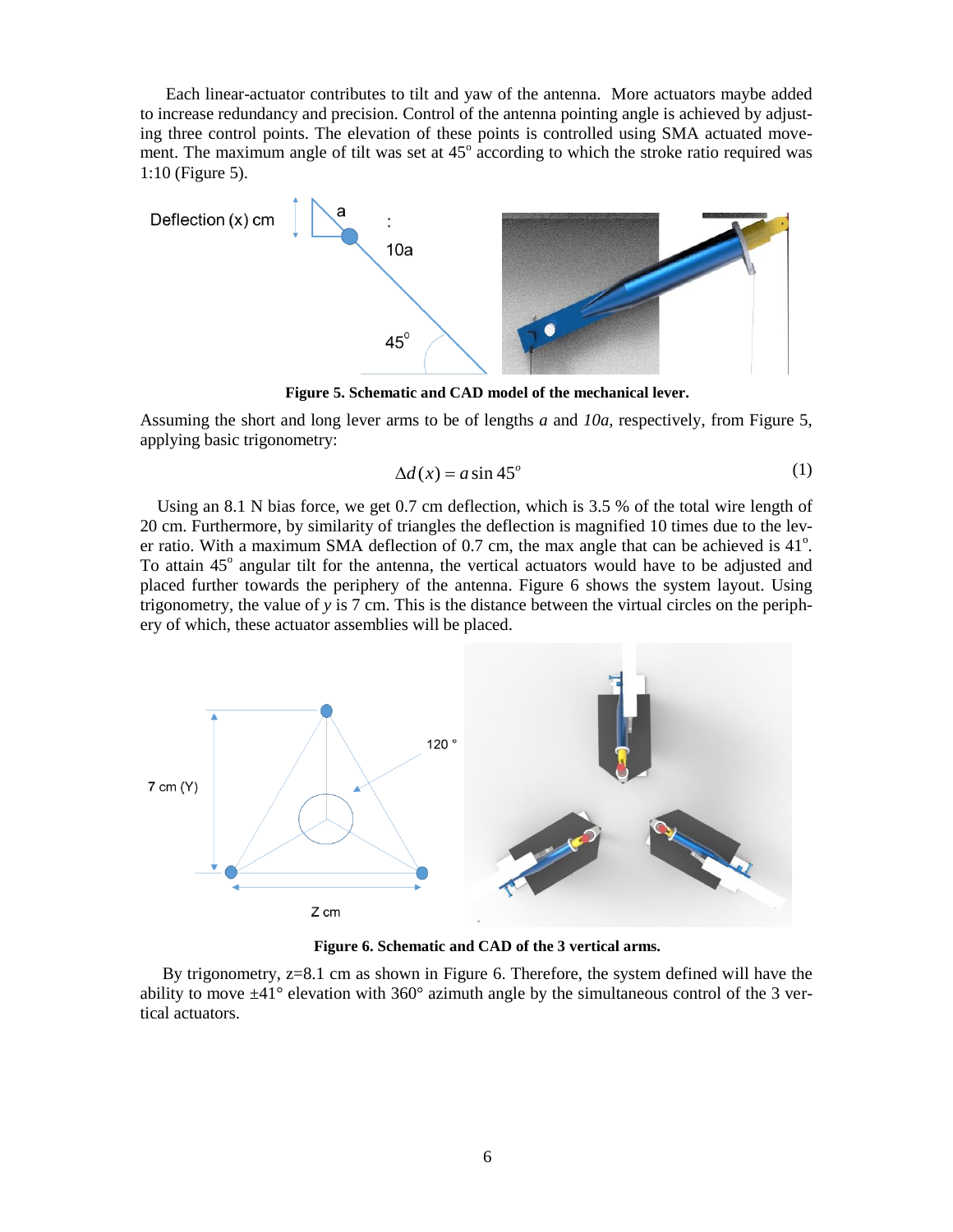#### **Latching Mechanism**

The latching mechanism shown in Figure 7 locks the extending or contracting linear actuator without having to provide a constant source of heat (and power). This is achieved by retracting a latch pin. The vertical ratcheted arm has ratchets on its body based on the geometry observed from Figure 4. The 7 cm vertical distance is divided by 45 degrees to have ratchets at a distance 0.16 cm which is equivalent to 1 degree. Thus, antenna could be tilted at 1 degree increments.



**Figure 7. Latching mechanism developed for the antenna pointing mechanism.**

#### **RESULTS AND DISCUSSIONS**

The experiments performed on the SMA wire as shown from Figure 2 were aimed to obtain the maximum deflection value at bias force for the chosen wire i.e. 8.1 N. The value corresponding to a 8.1 N bias force is a 0.7 cm extension of the SMA wire. Figure 8 shows a non-linear increase in pull force due to extension of the SMA wire. Too high a deflection can damage the actuator, as seen from this graph. As a result, a precise controller is required for heating the SMAs to attain the desired extension.



**Figure 8. Force vs. displacement for a Nitrol® SMA Wire.**

#### **Demonstration of SMA based pointing and latching mechanism**

The laboratory prototype uses a DC power source to heat the SMA wire and thus trigger the actuation. As timing is critical to achieve an accurate response, an Arduino microcontroller was used to provide an accurate timed signal to trigger the linear actuator, followed by triggering the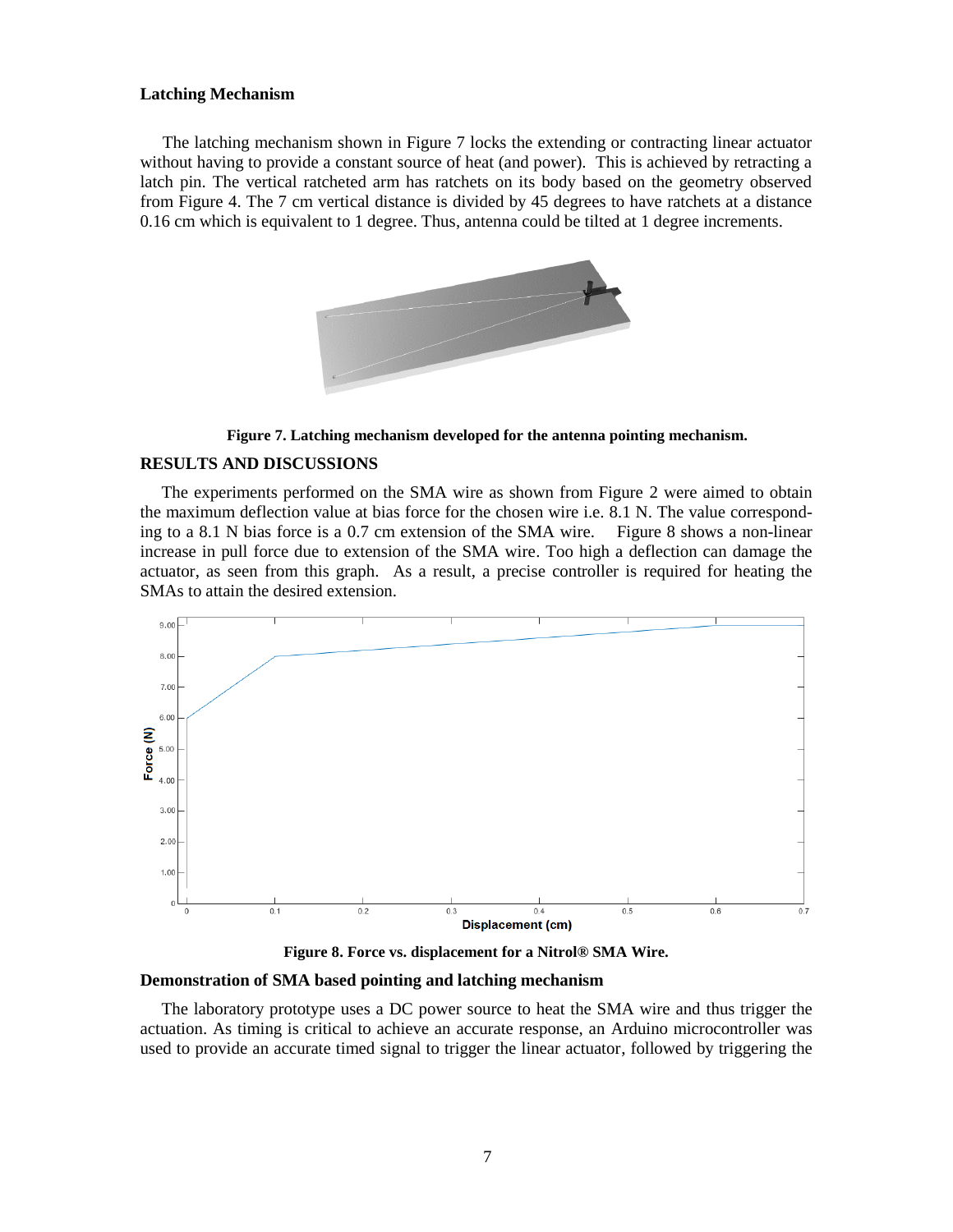latch actuator. Figure 9 shows system diagram for the experimental system and Figure 10 shows the major components used in our experiments. Commanding is done using a microprocessor that triggers a relay which switches on a heater, thus activating a linear actuator, followed by timed triggering of the latch to lock in the linear actuator position.



Figure 9. System interface for experimental setup.



**Figure 10. Experimental setup components**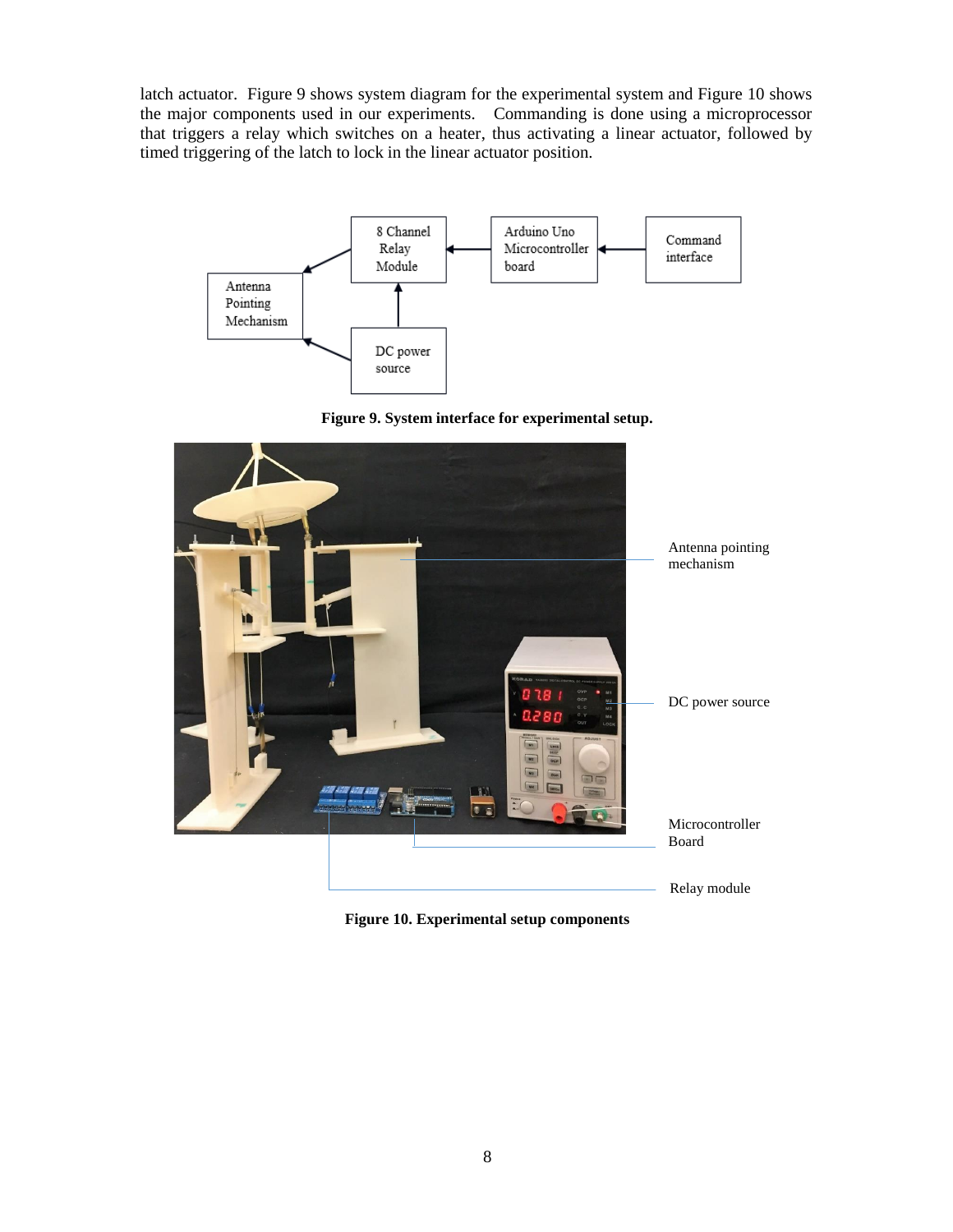## **Working Mechanism for 1 Cycle**

Figure 11 shows the full sequence of steps to reorient the communication antenna, starting with (a) Latching, (b) Unlatching, (c) Initial zeroing of antenna, (d) Setting of stroke (with overshoot), (e) Downward motion of vertical arm to lock linear actuator, (f) Latching of actuator at desired angle.



**Figure 11. Full working cycle of SMA antenna pointing mechanism, from (a) through (f).**

## **System and Subsystem Repeatability**

In this section we analyze the repeatability of our actuator pointing mechanism over several cycles (Figure 12). For the experimental setup, the required angle depends on the time at which the latching takes places along with the movement of the linear actuator. Experiments were performed to analyze the repeatability and change in behavior of the latching mechanism for varying latch time delays with current being supplied to the wire for 1 second.



**Figure 12. Cumulative error for increasing number of system actuation cycles.**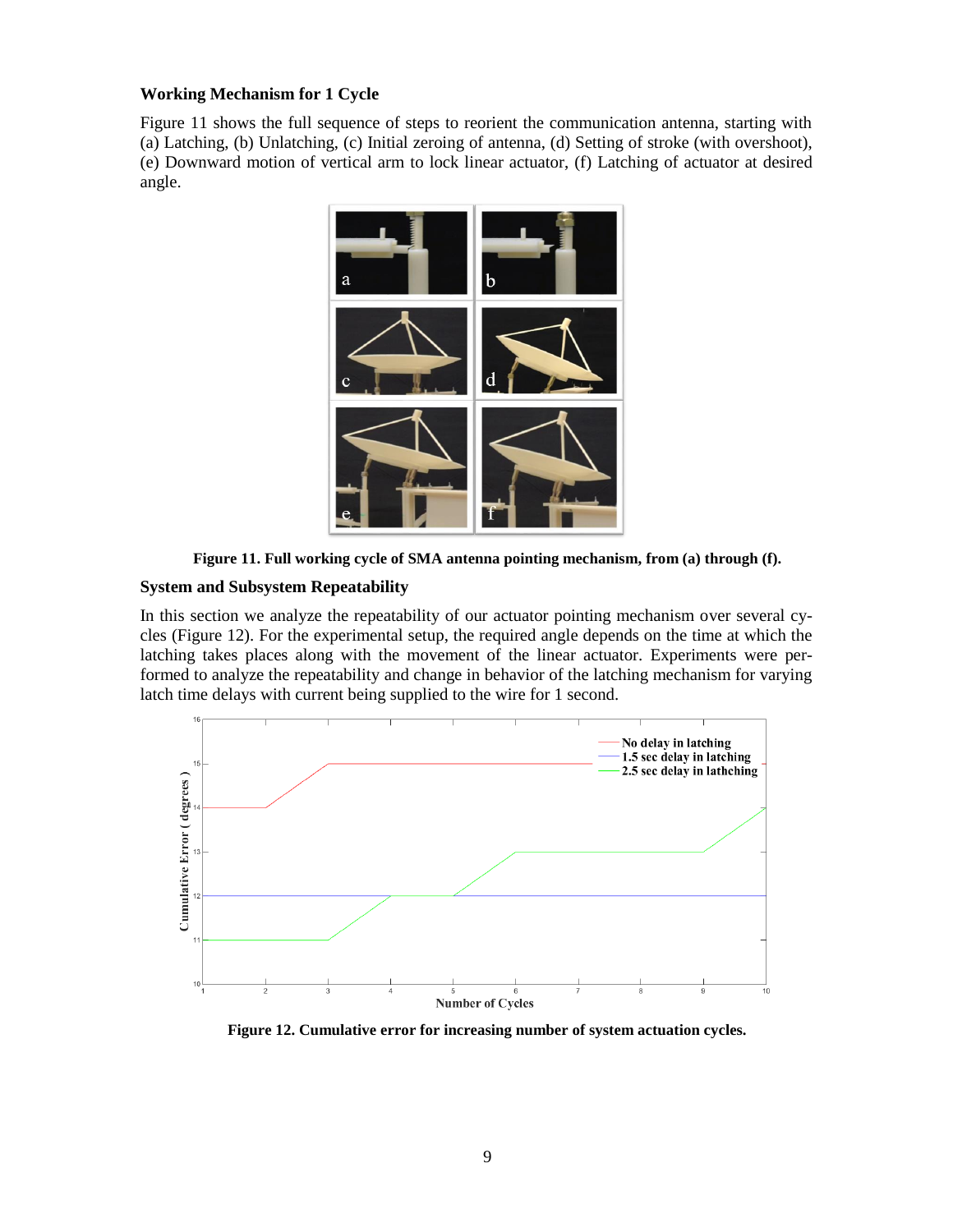As shown in Figure 12, with no delay in latching, there is a 1-degree cumulative error over 10 cycles. Similarly, in the case of a 1.5 second delay in latching, no error is observed over a period of 10 cycles. In the third case, for a 2.5 second delay in latching, the error propagates by three degrees cumulative for 10 cycles. Further, the uncertainty in the error of all the three cases is due to the error sources present in the system.

#### **Performance Analysis**

 The linear movement of the 3 actuators was studied using antenna mockup. Angles achieved were compared to determine the performance of each actuator. The amount of time for which current was provided was varied in each case with errors being mainly due to placement of actuators and lack of manufacturing/design precision. Figure 13 shows how error is propagated with increased heating time of the SMA actuators. It is critical to heat the SMA to the target temperature, but do so as quickly as possible.



**Figure 13. Relative variation in error propagation due to settling time.**

 To study the rate at which the angle changes, we determined the 1st order derivative of all the curves after using basic curve fitting tool in MATLAB. The results in all the 3 cases show increasing slope line, signifying increasing change in the angle achieved. The sudden change in the slope of the curve represents the transition temperature range for the SMA wire. It works on the principle of Joule's effect and, thus, as the time approaches 1 sec, the transition temperature range is reached and sudden contraction in the SMA wire is achieved.

 The above discussed results are based on experiments performed to test the proper working of the proposed APM. The errors in the results obtained are attributed to factors like design and manufacturing errors, heating/cooling of SMA wire, positioning/working of the constant force spring and placement of actuators. The tilt angle achieved depends on the contraction of the SMA wire, the activation temperature of the wire, the amount of time for which it is heated and time for which it is cooled. The amount of time for which the current is provided is precisely controlled by a micro-controller and this helps achieve excellent repeatability. The manufacturing errors are attributed to extrusion molded 3D printing, which limits the surface smoothness by 0.1 mm. Precise manufacturing techniques with Ceramic type materials for construction will help reduce errors.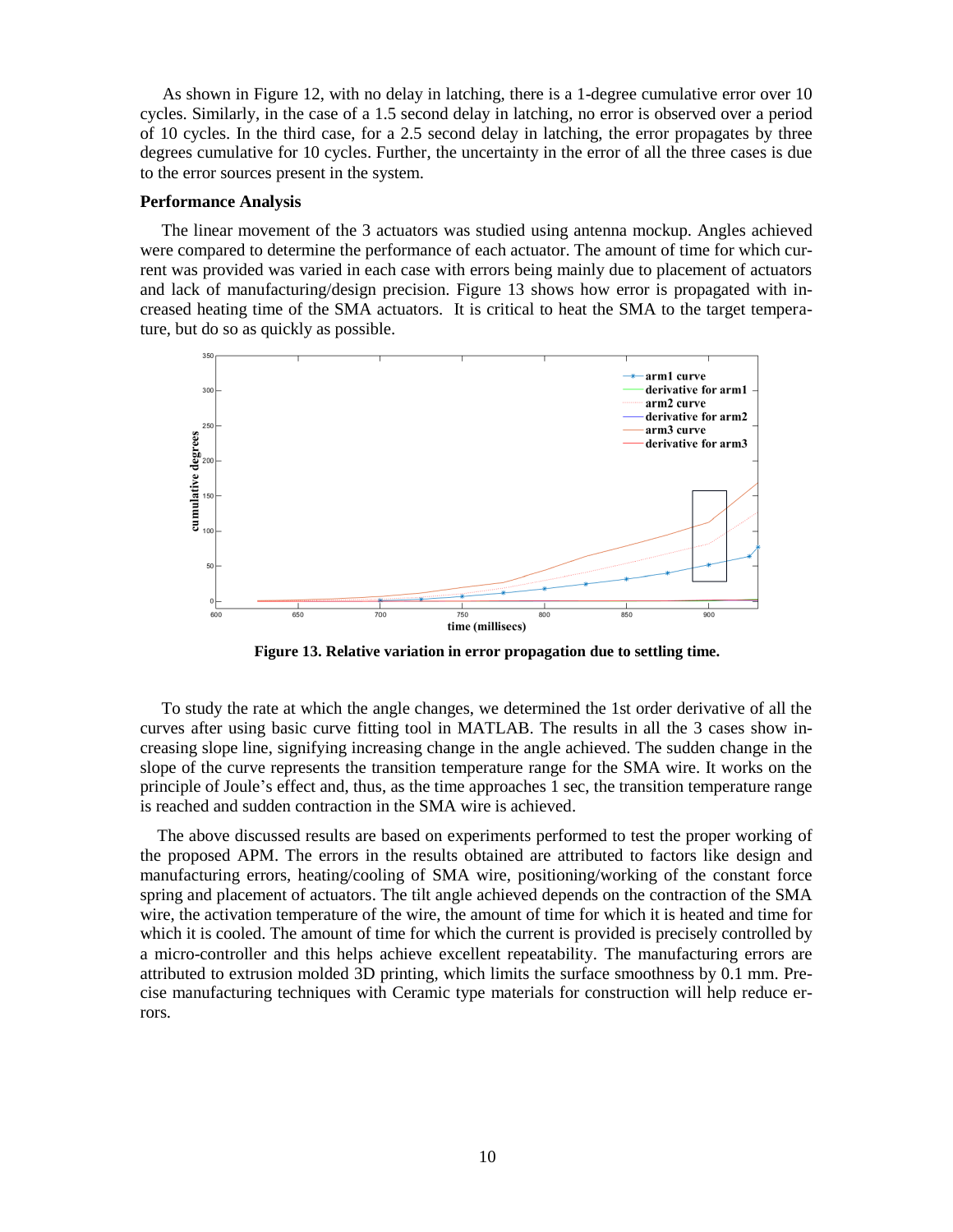Overall, SMAs shows promise as linear actuators. Furthermore, these linear actuators maybe applied for precise pointing of antennas and other sensors. The experiment system is limited to one degree accuracy, but this can be improved through precise manufacturing.

The SMAs prove to be ultra-low-mass and have large load carrying capacity. They have large transitional (operating) temperature range, which makes them suitable for use in space. Further, work is required to understand how to limit error propagation and speed up actuation.

## **CONCLUSION**

In this work, we propose use of shape memory alloys for use in linear actuators for precision pointing applications. Multiple linear actuators are combined to control the pointing angle of an antenna. Shape memory alloys can have high extension/contract, but at the price of poor reliability and repeatability. Our work shows that with sufficiently small extension/contraction, the results are expected to repeatable for a million cycles and have excellent reliability. To compensate for the small extension/contraction, we utilize a lever mechanism to effectively increase the stroke length. In addition, our design uses a latching mechanism to set the stroke length, thus simplifying actuator control and repeatability. Using this approach,  $1^\circ$  pointing accuracy was achieved for a laboratory prototype. Precision machining can be used to further increase the point accuracy. This work shows a promising pathway towards development of a space-qualified antenna pointing system using shape memory alloys.

## **REFERENCES**

<sup>1</sup> R.L. McNutt, "Space Exploration." *Handbook of Space Engineering, Archaeology, and Heritage*. CRC Press, 2009. 835-855.

 $^2$  A.J.D. Brunnen, and R. H. Bentall. "Development of a high stability pointing mechanism for wide application." (1982).

3 "NASAFacts." h*ttps://www.nasa.gov/centers/langley/pdf/70810main\_FS-1996-08-09-LaRC.pdf*. Langley Research Center Hampton, Virginia 23681 Office of Public Affairs, Web.

<sup>4</sup> M.Ferris and N.Phillips, "The use and advancement of an affordable adaptable antenna pointing mechanism." *Proc. 14th Eur. Space Mech. Tribol. Symp*. 2011.

<sup>5</sup>W.Huang, "Shape memory alloys and their application to actuators for deployable structures." (1998).

<sup>6</sup>F.Butera, A.Coda, G.Vergani, and S.G. SpA, "Shape memory actuators for automotive applications." *Nanotec IT newsletter. Roma: AIRI/nanotec IT* (2007): 12-6.

7 J.R.S. Anadon, "Large force shape memory alloy linear actuator." PhD diss., University of Florida, 2002.

<sup>8</sup> D.J. Hartl and D. C. Lagoudas. "Aerospace applications of shape memory alloys." *Proceedings of the Institution of Mechanical Engineers, Part G: Journal of Aerospace Engineering* 221.4 (2007): 535-552.

<sup>9</sup> Aerospace, TiNi. "Frangibolt." (2015).

<sup>10</sup> Dynalloy, I. "Technical characteristics of flexinol actuator wires." *CA: Tustin* (2011).

<sup>11</sup>R.G. Gilbertson, *Muscle Wires: Project Book;* Mondo-tronics, 2000.

 $12$  M. W. Smith, S. Seager, C. M. Pong, M. W. Knutson, D. W. Miller et al., "The ExoplanetSat Mission to Detect Transiting Exoplanets with a CubeSat Space Telescope," *25th Annual AIAA/USU Conference on Small Satellites*, Logan, Utah, 2016, pp. 1-9.

<sup>13</sup> J. S. Plante, S. Dubowsky, "Large-scale failure modes of dielectric elastomer actuators," International Journal of Solids and Structures, Vol. 43, No. 25–26, 2006, pp. 7727–7751.

<sup>14</sup> R.L. Fusaro, "Lubrication of Space Systems," NASA Technical Report, 106392, 1994.